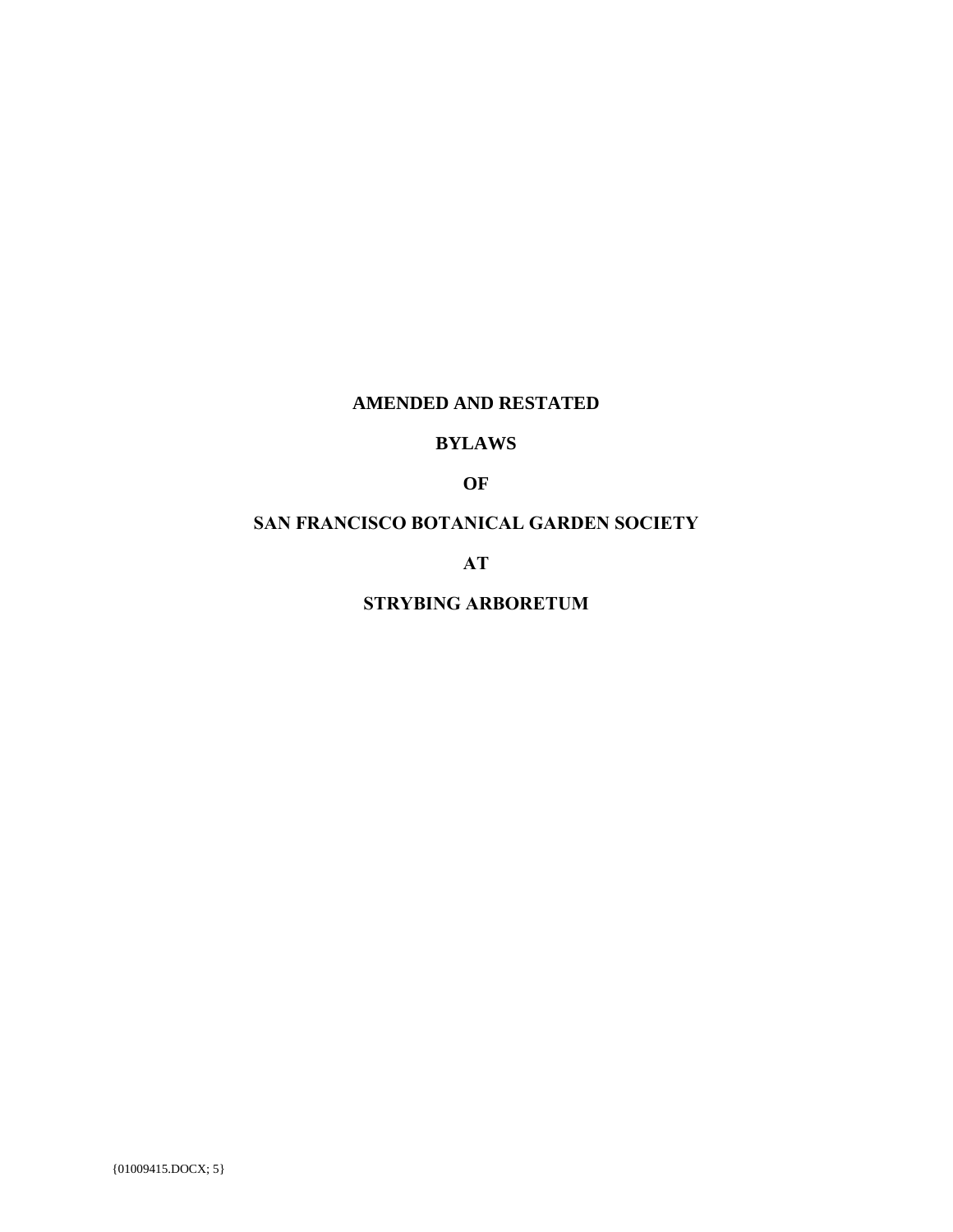# **TABLE OF CONTENTS**

## Page

| Article I   |             |           |  |  |
|-------------|-------------|-----------|--|--|
| Article II  |             |           |  |  |
| Article III |             |           |  |  |
|             | Section 1.  |           |  |  |
|             | Section 2.  |           |  |  |
|             | Section 3.  |           |  |  |
|             | Section 4.  |           |  |  |
|             | Section 5.  |           |  |  |
|             | Section 6.  |           |  |  |
|             | Section 7.  |           |  |  |
|             | Section 8.  |           |  |  |
|             | Section 9.  |           |  |  |
|             | Section 10. |           |  |  |
|             | Section 11. |           |  |  |
|             | Section 12. |           |  |  |
|             | Section 13. |           |  |  |
|             | Section 14. |           |  |  |
|             |             | A.        |  |  |
|             |             | <b>B.</b> |  |  |
|             | Section 15. |           |  |  |
|             | Section 16. |           |  |  |
|             | Section 17. |           |  |  |
| Article IV  |             |           |  |  |
|             | Section 1.  |           |  |  |
|             | Section 2.  |           |  |  |
|             | Section 3.  |           |  |  |
|             | Section 4.  |           |  |  |
|             | Section 5.  |           |  |  |
|             |             | A.        |  |  |
|             |             | <b>B.</b> |  |  |
| Article V   | OFFICERS.   |           |  |  |
|             | Section 1.  |           |  |  |
|             | Section 2.  |           |  |  |
|             | Section 3.  |           |  |  |
|             | Section 4.  |           |  |  |
|             |             |           |  |  |
|             | Section 5.  |           |  |  |
|             | Section 6.  |           |  |  |
|             | Section 7.  |           |  |  |
|             | Section 8.  |           |  |  |
|             | Section 9.  |           |  |  |
|             | Section 10. |           |  |  |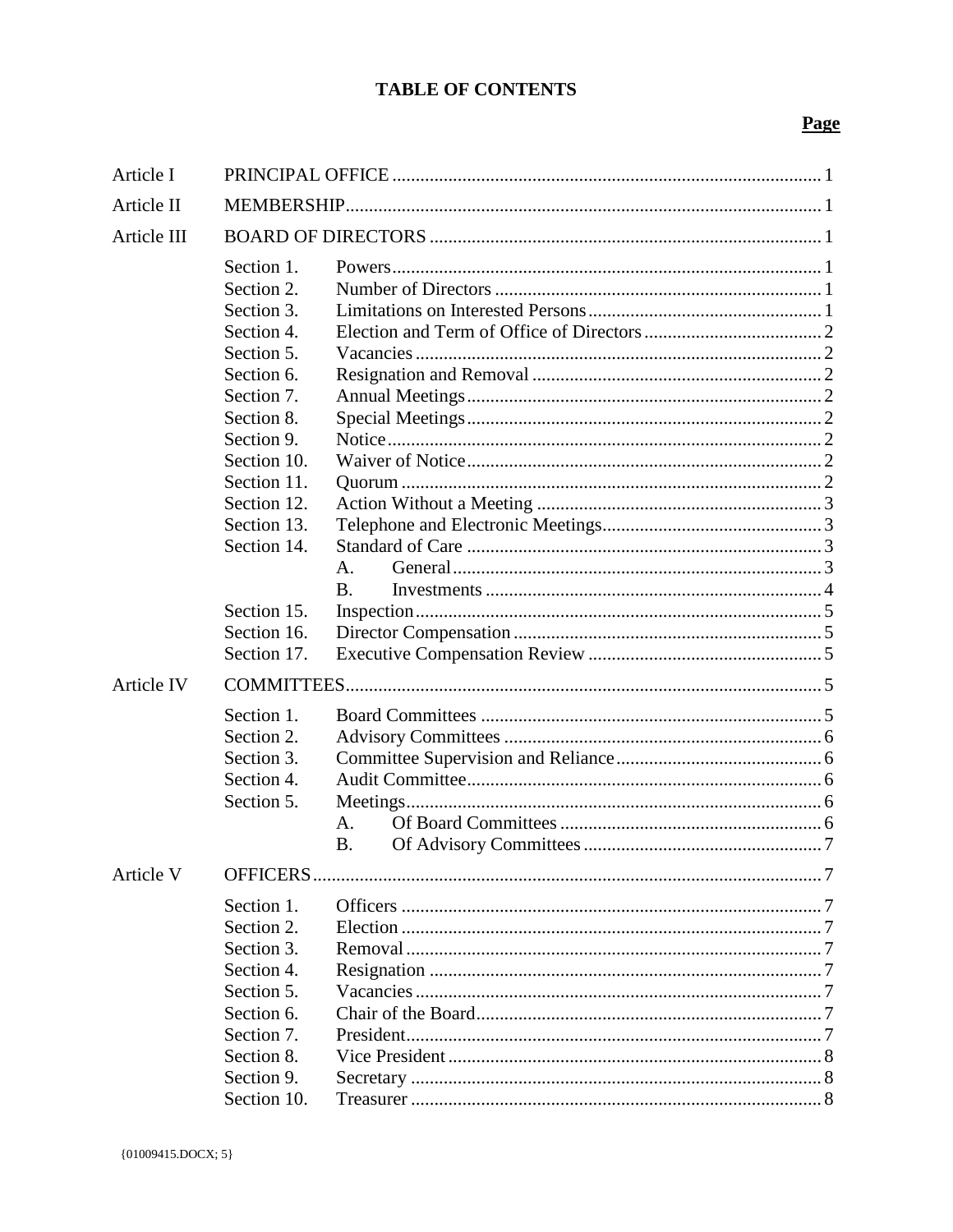# **TABLE OF CONTENTS**

## Page

| Article VI   |                                                                                                |  |  |
|--------------|------------------------------------------------------------------------------------------------|--|--|
|              | Section 1.<br>Section 2.<br>Section 3.                                                         |  |  |
| Article VII  |                                                                                                |  |  |
|              | Section 1.<br>Section 2.<br>Section 3.<br>Section 4.                                           |  |  |
| Article VIII |                                                                                                |  |  |
|              | Section 1.<br>Section 2.<br>Section 3.<br>Section 4.<br>Section 5.                             |  |  |
| Article IX   |                                                                                                |  |  |
|              | Section 1.<br>Section 2.<br>Section 3.<br>Section 4.<br>Section 5.<br>Section 6.<br>Section 7. |  |  |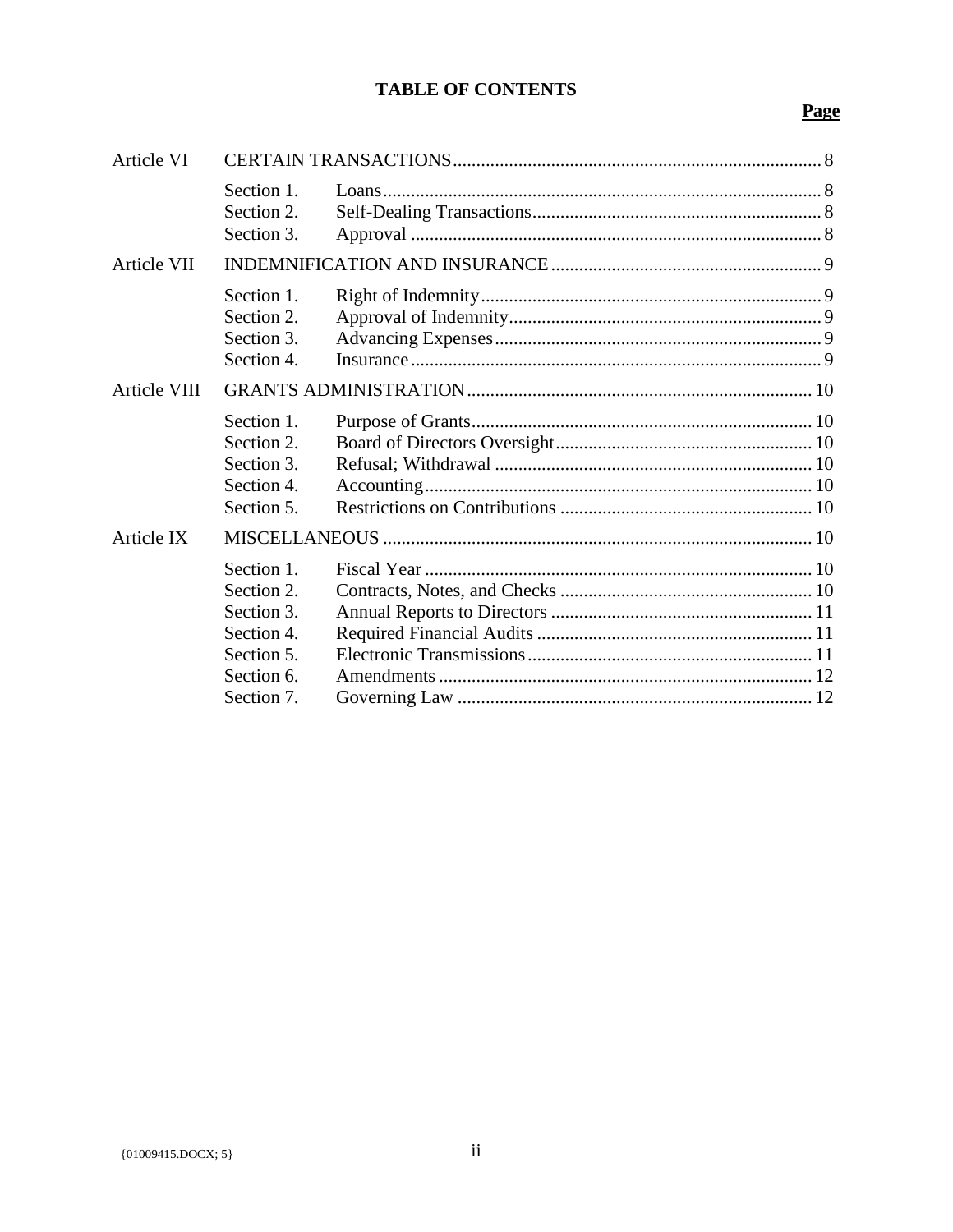## **AMENDED AND RESTATED BYLAWS of SAN FRANCISCO BOTANICAL GARDEN SOCIETY AT STRYBING ARBORETUM**

### **ARTICLE I PRINCIPAL OFFICE**

The principal office of this corporation shall be located in the city and county of San Francisco, California.

#### **ARTICLE II MEMBERSHIP**

This corporation shall have no voting members, but the Board of Directors may, by resolution, establish one or more classes of nonvoting members and provide for eligibility requirements for membership and rights and duties of members, including the obligation to pay dues.

### **ARTICLE III BOARD OF DIRECTORS**

Section 1. Powers. This corporation shall have powers to the full extent allowed by law. All powers and activities of this corporation shall be exercised and managed by the Board of Directors of this corporation directly or, if delegated, under the ultimate direction of the Board.

Section 2. Number of Directors. The number of directors shall be not less than nine (9) nor more than twenty-five (25), with the exact authorized number of directors to be fixed from time to time by resolution of the Board of Directors.

Section 3. Limitations on Interested Persons. At all times, not more than 49% of the directors of this corporation may be interested persons. An interested person means either:

(a) any person currently being compensated by this corporation for services rendered to it within the previous twelve months, whether as a full-time or part-time employee, independent contractor, or otherwise, excluding any reasonable compensation paid to a director in his or her capacity as director; or

(b) any brother, sister, ancestor, descendant, spouse, brother-in-law, sister-inlaw, son-in-law, daughter-in-law, mother-in-law, or father-in-law of any such person.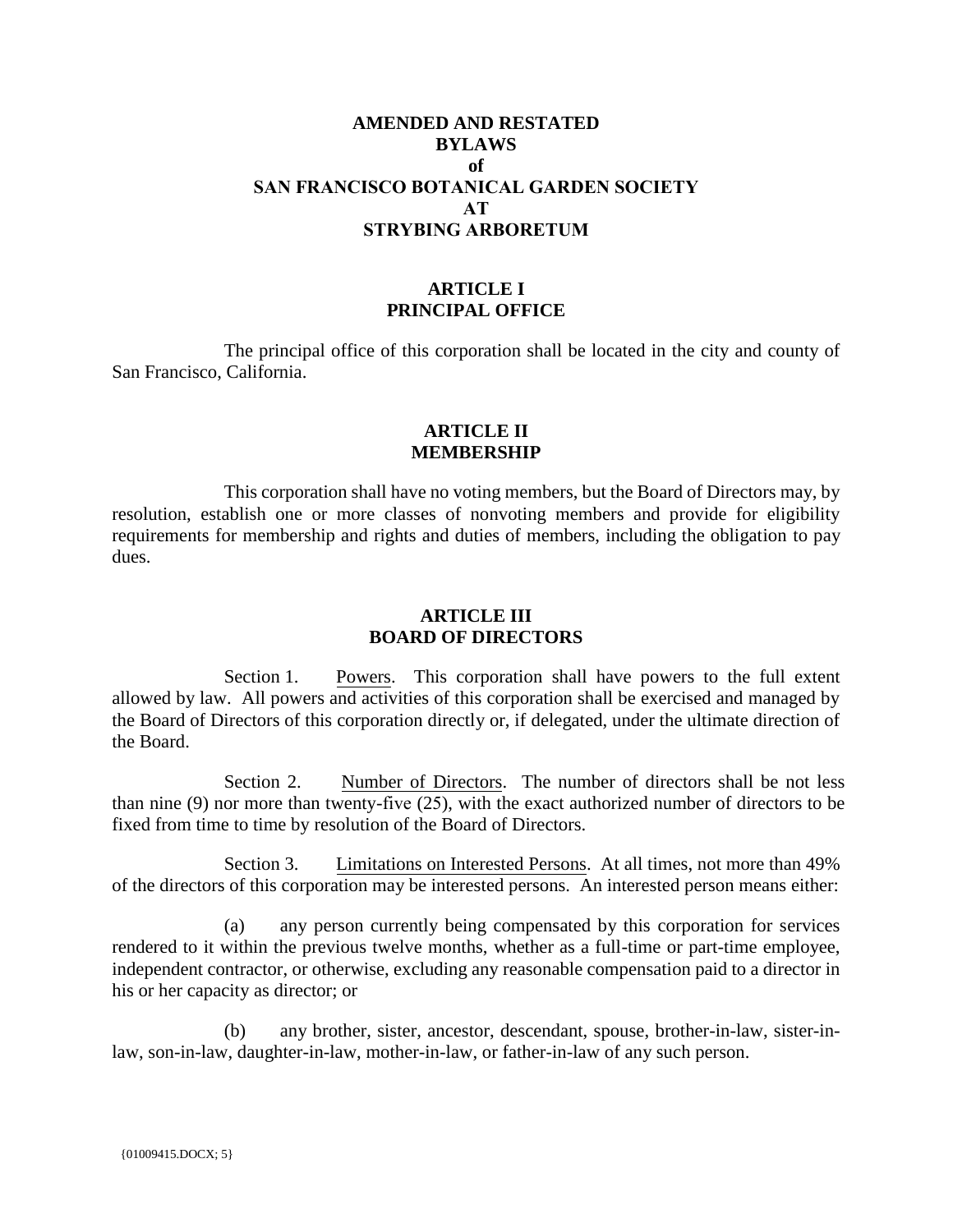Section 4. Election and Term of Office of Directors. Except for the initial directors named by the incorporator, the directors then in office shall elect their successors. Each director shall be elected for a term of three (3) years. Each director shall hold office until a successor has been elected, subject to Article III, Section 6.

Section 5. Vacancies. A vacancy shall be deemed to exist on the Board in the event that the actual number of directors is less than the authorized number for any reason. Vacancies may be filled by the remaining directors for the unexpired portion of the term.

Section 6. Resignation and Removal. Resignations shall be effective upon receipt in writing by the Chair of the Board (if any), the President (if any), the Secretary, or the Board of Directors of this corporation, unless a later effective date is specified in the resignation. A majority of the directors then in office may remove any director at any time, with or without cause.

Section 7. Annual Meetings. A meeting of the Board of Directors shall be held at least once a year. Annual meetings shall be called by the Chair of the Board (if any), the President (if any), or any two directors, and noticed in accordance with Section 9.

Section 8. Special Meetings. Special meetings of the Board of Directors may be called by the Chair of the Board (if any), the President (if any), or any two directors, and noticed in accordance with Section 9.

Section 9. Notice. Notice of the annual meeting and any special meetings of the Board of Directors shall state the date, place, and time of the meeting and shall be given to each director at least four days before any such meeting if given by first-class mail or forty-eight hours before any such meeting if given personally or by telephone, including a voice messaging system, or by other electronic transmission such as e-mail, in compliance with Article IX, Section 5 of these Bylaws.

Section 10. Waiver of Notice. The transactions of any meeting of the Board of Directors, however called and noticed and wherever held, shall be valid as though taken at a meeting duly held after proper call and notice, if a quorum is present, and if, either before or after the meeting, each of the directors not present provides a waiver of notice, a consent to holding the meeting, or an approval of the minutes in writing. The waiver of notice or consent need not specify the purpose of the meeting. All waivers, consents and approvals shall be filed with the corporate records or made a part of the minutes of the meeting. Notice of a meeting shall also be deemed given to any director who attends the meeting without protesting the lack of adequate notice before the meeting or at its commencement.

Section 11. Quorum. A majority of the total number of directors then in office shall constitute a quorum, provided that in no event shall the required quorum be less than onefifth of the authorized number of directors or two directors, whichever is larger. The act of a majority of the directors present at a meeting at which a quorum is present shall be the act of the Board of Directors, except as otherwise provided in Article III, Section 5 (filling board vacancies), Section 6 (removing directors) and Section 12 (taking action without a meeting); Article IV, Section 1 (appointing Board Committees); Article VI, Section 3 (approving self-dealing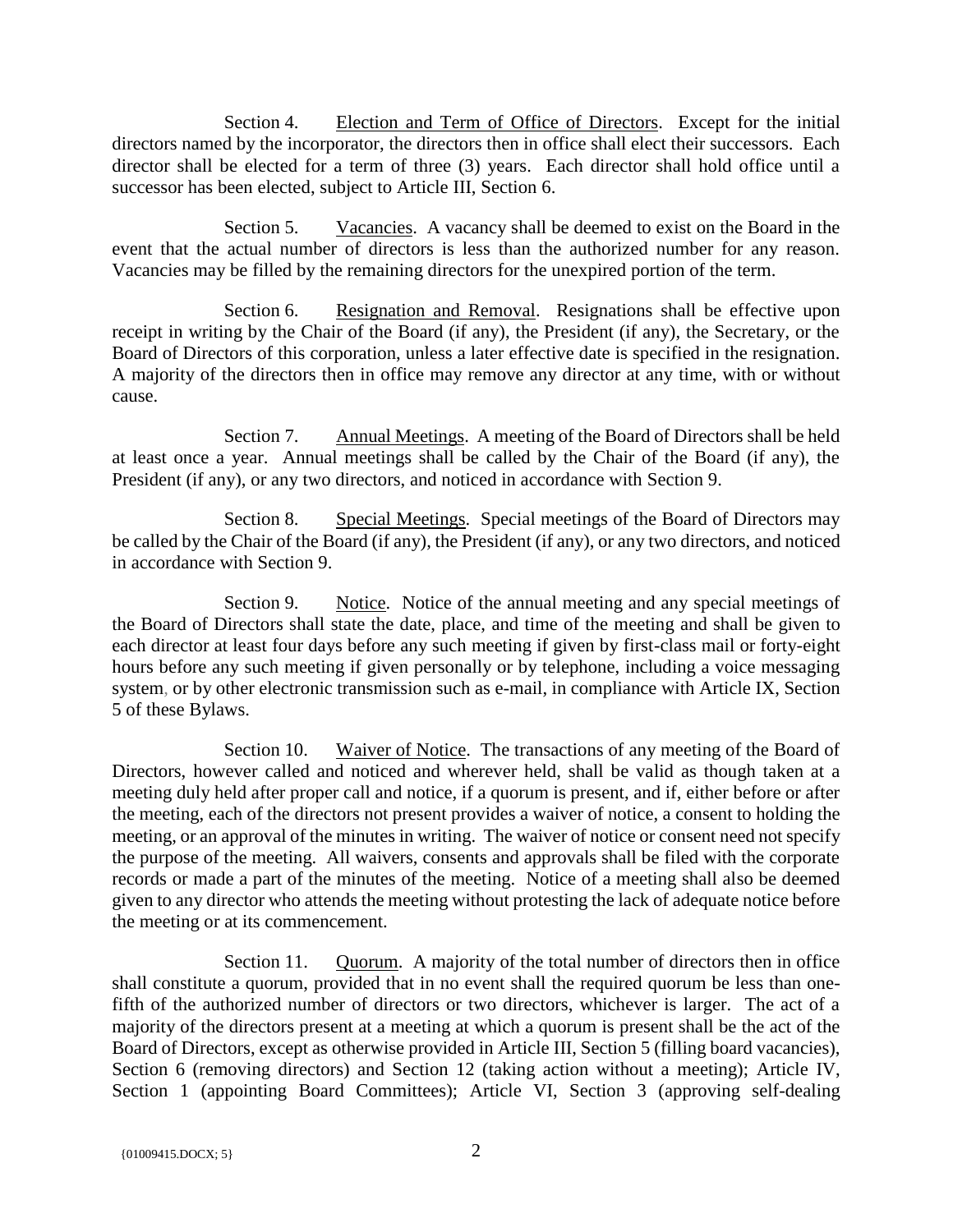transactions); Article VII, Section 2 (approving indemnification); and Article IX, Section 6 (amending Bylaws), of these Bylaws or in the California Nonprofit Public Benefit Corporation Law. A meeting at which a quorum is initially present may continue to transact business notwithstanding the withdrawal of directors, if any action taken is approved by at least a majority of the required quorum for such meeting.

Section 12. Action Without a Meeting. Any action required or permitted to be taken by the Board may be taken without a meeting if all members of the Board shall individually or collectively consent to such action in writing. Such written consents shall be filed with the minutes of the proceedings of the Board, and shall have the same force and effect as the unanimous vote of such directors.

Section 13. Telephone and Electronic Meetings. Directors may participate in a meeting through use of conference telephone, electronic video screen communication, or other electronic transmission in compliance with Article IX, Section 5, of these Bylaws so long as all of the following apply:

(a) each director participating in the meeting can communicate with all of the other directors concurrently, and

(b) each director is provided with the means of participating in all matters before the Board, including the capacity to propose, or to interpose an objection to, a specific action to be taken by this corporation.

Section 14. Standard of Care.

A. General. A director shall perform the duties of a director, including duties as a member of any Board Committee on which the director may serve, in good faith, in a manner such director believes to be in the best interest of this corporation and with such care, including reasonable inquiry, as an ordinarily prudent person in a like situation would use under similar circumstances.

In performing the duties of a director, a director shall be entitled to rely on information, opinions, reports, or statements, including financial statements and other financial data, in each case prepared or presented by:

(i) one or more officers or employees of this corporation whom the director believes to be reliable and competent as to the matters presented;

(ii) counsel, independent accountants, or other persons as to matters which the director believes to be within such person's professional or expert competence; or

(iii) a committee upon which the director does not serve that is composed exclusively of any combination of directors or persons described in (i) or (ii), as to matters within the committee's designated authority, provided that the director believes such committee merits confidence;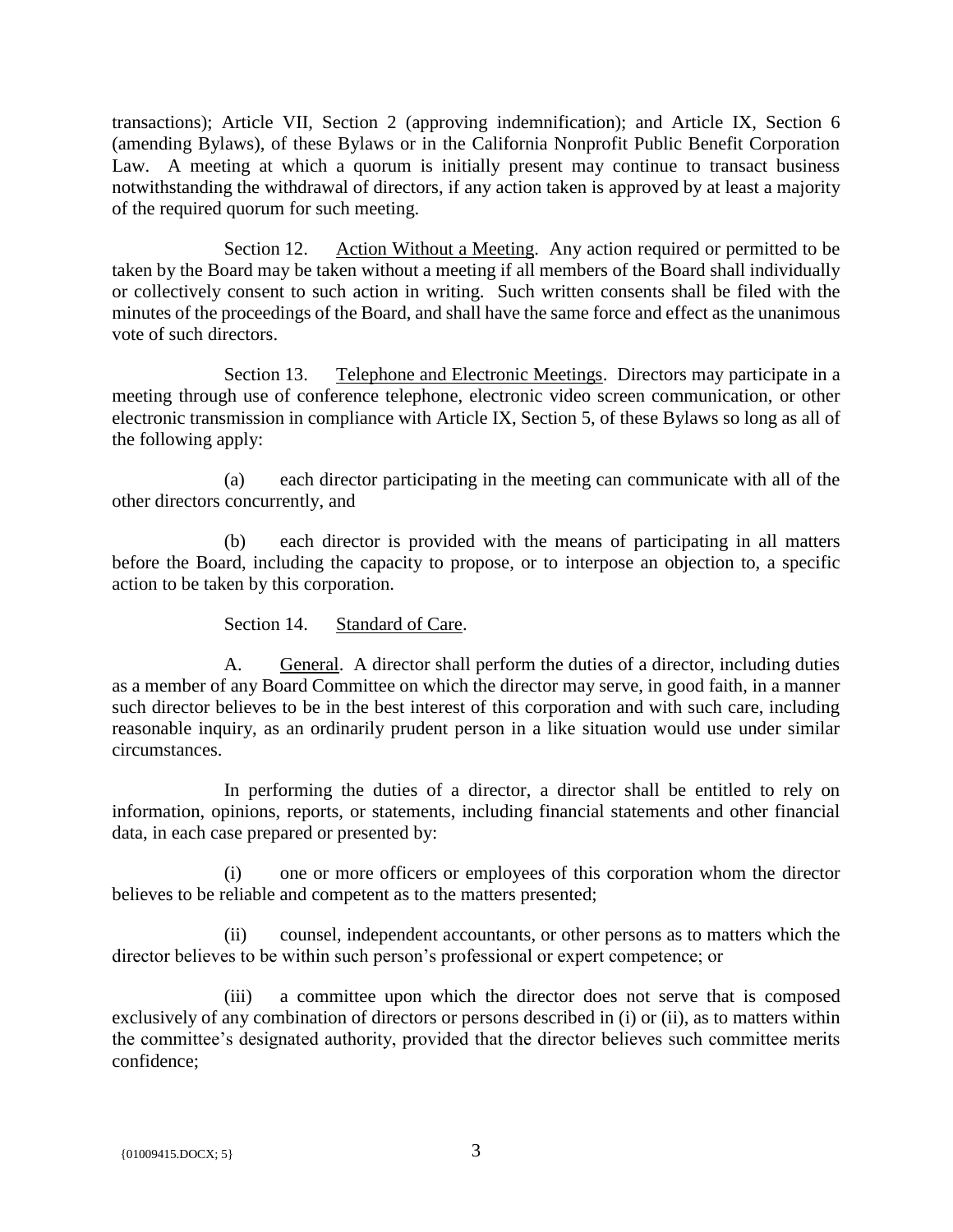so long as in any such case, the director acts in good faith after reasonable inquiry when the need therefor is indicated by the circumstances and without knowledge that would cause such reliance to be unwarranted.

Except as provided in Article VI below, a person who performs the duties of a director in accordance with this Section shall have no liability based upon any failure or alleged failure to discharge that person's obligations as a director, including, without limiting the generality of the foregoing, any actions or omissions which exceed or defeat a public or charitable purpose to which a corporation, or assets held by it, are dedicated.

B. Investments. Except with respect to assets held for use or used directly in carrying out this corporation's public or charitable activities, in managing and investing this corporation's investments, the Board shall adhere to the standards set forth in Paragraph A, above, and shall: (a) consider the charitable purposes of this corporation; (b) act in good faith and with the care an ordinarily prudent person in a like position would exercise under similar circumstances; and (c) consider:

- (1) General economic conditions;
- (2) The possible effect of inflation or deflation;
- (3) The expected tax consequences, if any, of investment decisions or strategies;
- (4) The role that each investment or course of action plays within the overall portfolio;
- (5) The expected total return from income and appreciation of investments;
- (6) This corporation's other resources;
- (7) The needs of this corporation to make distributions and to preserve capital;
- (8) An asset's special relationship or special value, if any, to the charitable purposes of this corporation.

Board decisions about an individual investment shall be made not in isolation but rather in the context of this corporation's portfolio of investments as a whole and as a part of an overall investment strategy having risk and return objectives reasonably suited to this corporation.

Notwithstanding the above, no investment violates this Section where it conforms to: (a) the intent of the donor as expressed in a gift instrument; or (b) provisions authorizing such investment contained in an instrument or agreement pursuant to which the assets were contributed to this corporation.

Section 15. Inspection. Every director shall have the absolute right at any reasonable time to inspect and copy all books, records, and documents, and to inspect the physical properties of this corporation.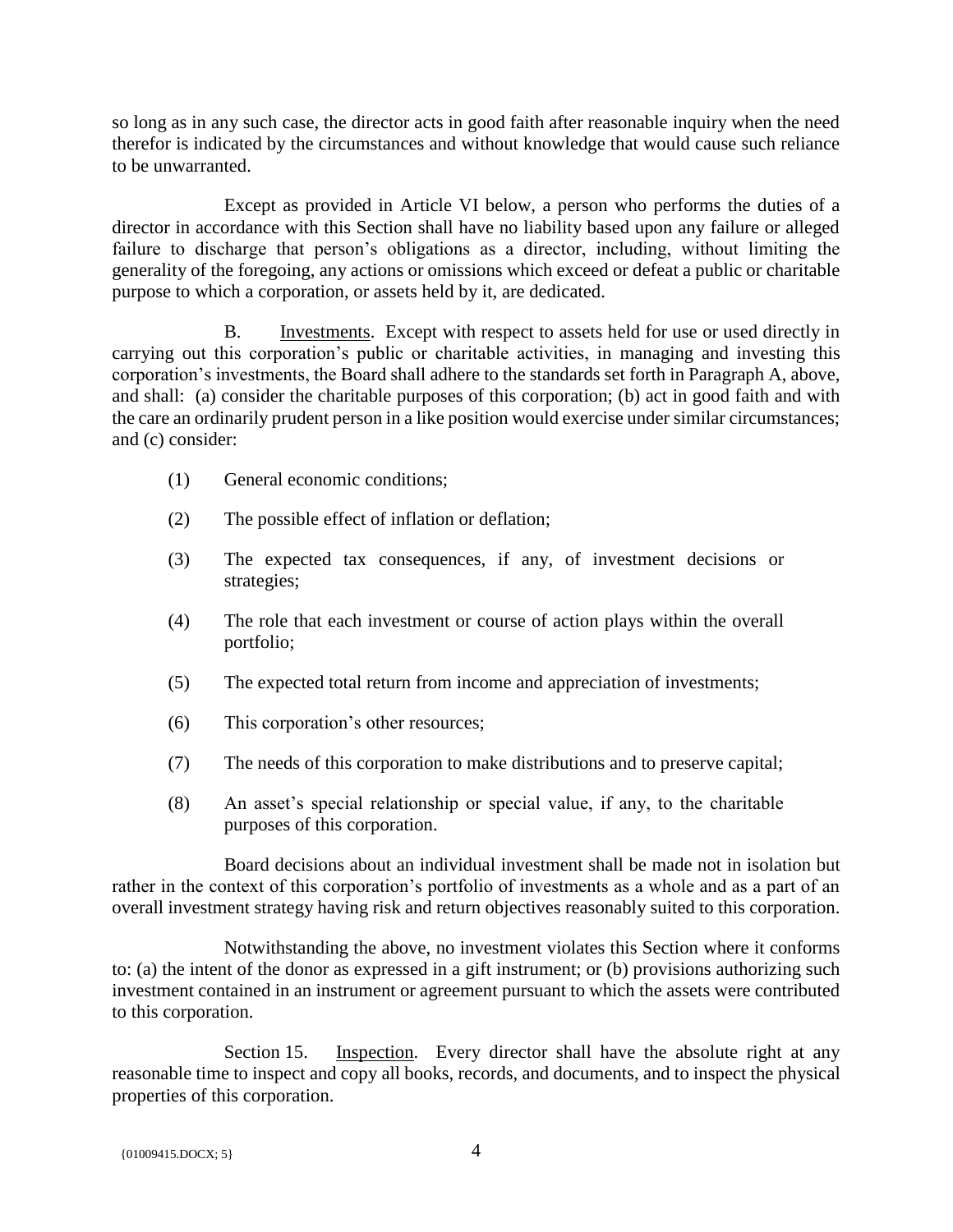Section 16. Director Compensation. Each director shall serve without compensation as a director. However, the Board of Directors may authorize the advance or reimbursement to a director of actual reasonable expenses incurred in carrying out his or her duties as a director, such as for attending meetings of the Board and Board Committees.

Section 17. Executive Compensation Review. The Board of Directors (or a Board Committee) shall review any compensation packages (including all benefits) of the Executive Director, regardless of job title, and shall approve such compensation only after determining that the compensation is just and reasonable. This review and approval shall occur when such officer is hired, when the term of employment of such officer is renewed or extended, and when the compensation of such officer is modified, unless the modification applies to substantially all of the employees of this corporation.

### **ARTICLE IV COMMITTEES**

Section 1. Board Committees. The Board of Directors may, by resolution adopted by a majority of the directors then in office, create any number of Board Committees, each consisting of two or more directors, and only of directors, to serve at the pleasure of the Board. Appointments to any Board Committee shall be by a majority vote of the directors then in office. Board Committees may be given all the authority of the Board, except for the powers to:

- (a) set the number of directors within a range specified in these Bylaws;
- (b) elect directors or remove directors without cause;
- (c) fill vacancies on the Board of Directors or on any Board Committee;
- (d) fix compensation of directors for serving on the Board or any Board

Committee;

- (e) amend or repeal these Bylaws or adopt new Bylaws;
- (f) adopt amendments to the Articles of Incorporation of this corporation;

(g) amend or repeal any resolution of the Board of Directors which by its express terms is not so amendable or repealable;

(h) create any other Board Committees or appoint the members of any Board Committees; or

(i) approve any merger, reorganization, voluntary dissolution, or disposition of substantially all of the assets of this corporation.

Section 2. Advisory Committees. The Board of Directors may establish one or more Advisory Committees to the Board. The members of any Advisory Committee may consist of directors or non-directors and may be appointed as the Board determines. On matters requiring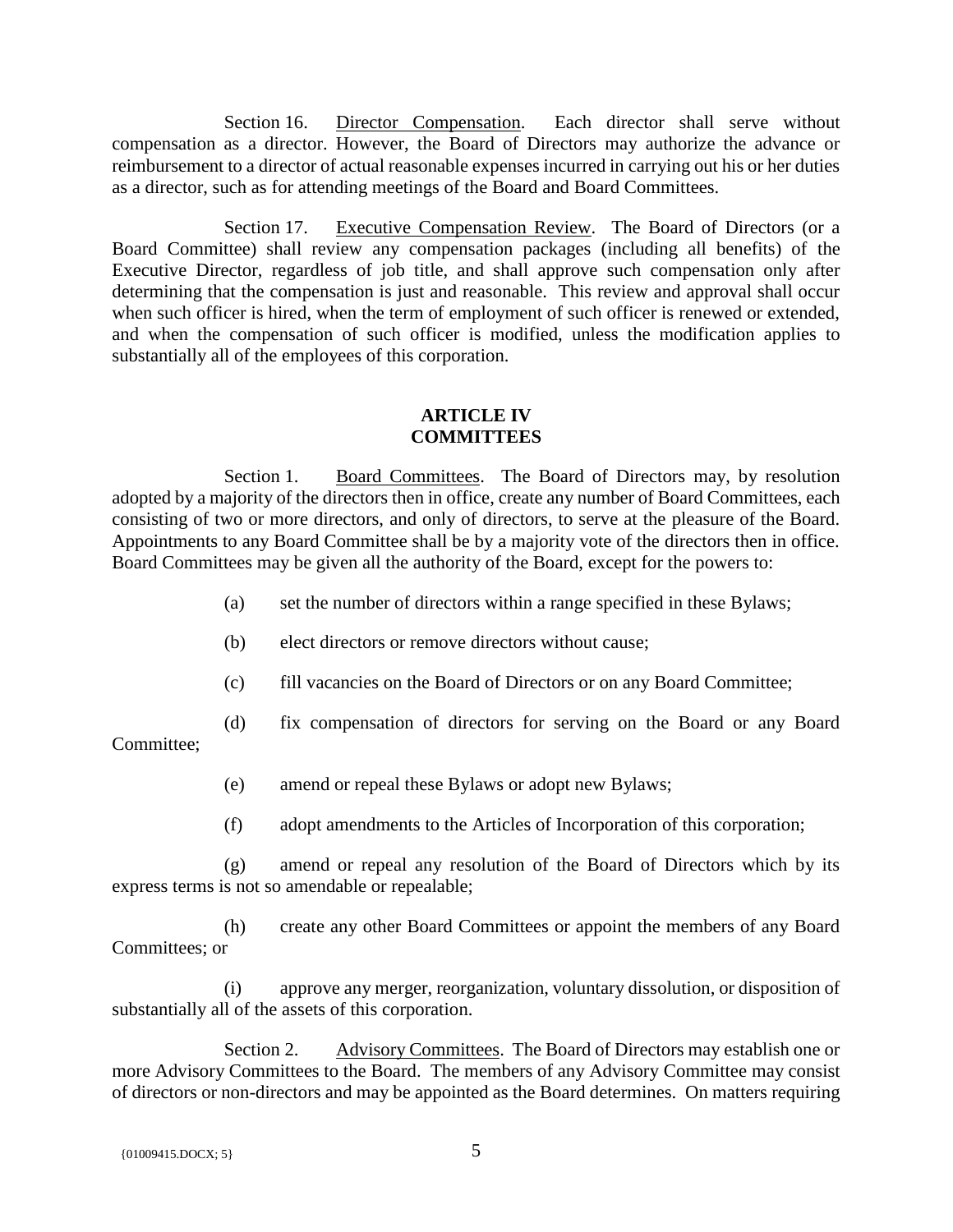Board authority, Advisory Committees shall be restricted to making recommendations to the Board or Board Committees, and implementing Board or Board Committee decisions and policies under the supervision and control of the Board or Board Committee.

Section 3. Committee Supervision and Reliance. If a committee is composed and appointed as required by Section 1 above (concerning Board Committees), it may act with the authority of the Board to the extent and with the scope provided by the Board. Otherwise, the Board of Directors shall remain responsible for oversight and supervision of the committee as an Advisory Committee. If a committee meets the criteria of Article III, Section 14.A.(iii), the individual directors may rely on it in discharging their fiduciary duties as provided in that Section.

Section 4. Audit Committee. For any tax year in which this corporation has gross revenues of \$2 million or more, this corporation shall have an Audit Committee whose members shall be appointed by the Board of Directors, and who may include both directors and non-directors, subject to the following limitations: (a) members of the finance committee, if any, shall constitute less than one-half of the membership of the Audit Committee; (b) the chair of the Audit Committee may not be a member of the Finance Committee, if any; (c) the Audit Committee may not include any member of the staff, including the President or chief executive officer and Treasurer or chief financial officer; (d) the Audit Committee may not include any person who has a material financial interest in any entity doing business with this corporation; and (e) Audit Committee members who are not directors may not receive compensation greater than the compensation paid to directors for their Board service.

The Audit Committee shall: (1) recommend to the full Board of Directors for approval the retention and, when appropriate, the termination of an independent certified public accountant to serve as auditor, (2) subject to the supervision of the full Board, negotiate the compensation of the auditor on behalf of the Board, (3) confer with the auditor to satisfy the Audit Committee members that the financial affairs of this corporation are in order, (4) review and determine whether to accept the audit, and (5) approve performance of any non-audit services provided to this corporation by the auditor's firm.

Section 5. Meetings.

A. Of Board Committees. Meetings and actions of Board Committees shall be governed by and held and taken in accordance with the provisions of Article III of these Bylaws concerning meetings and actions of the Board of Directors, with such changes in the content of those Bylaws as are necessary to substitute the Board Committee and its members for the Board of Directors and its members. Minutes shall be kept of each meeting of any Board Committee and shall be filed with the corporate records.

B. Of Advisory Committees. Subject to the authority of the Board of Directors, Advisory Committees may determine their own meeting rules and whether minutes shall be kept.

The Board of Directors may adopt rules for the governance of any Board or Advisory Committee not inconsistent with the provisions of these Bylaws.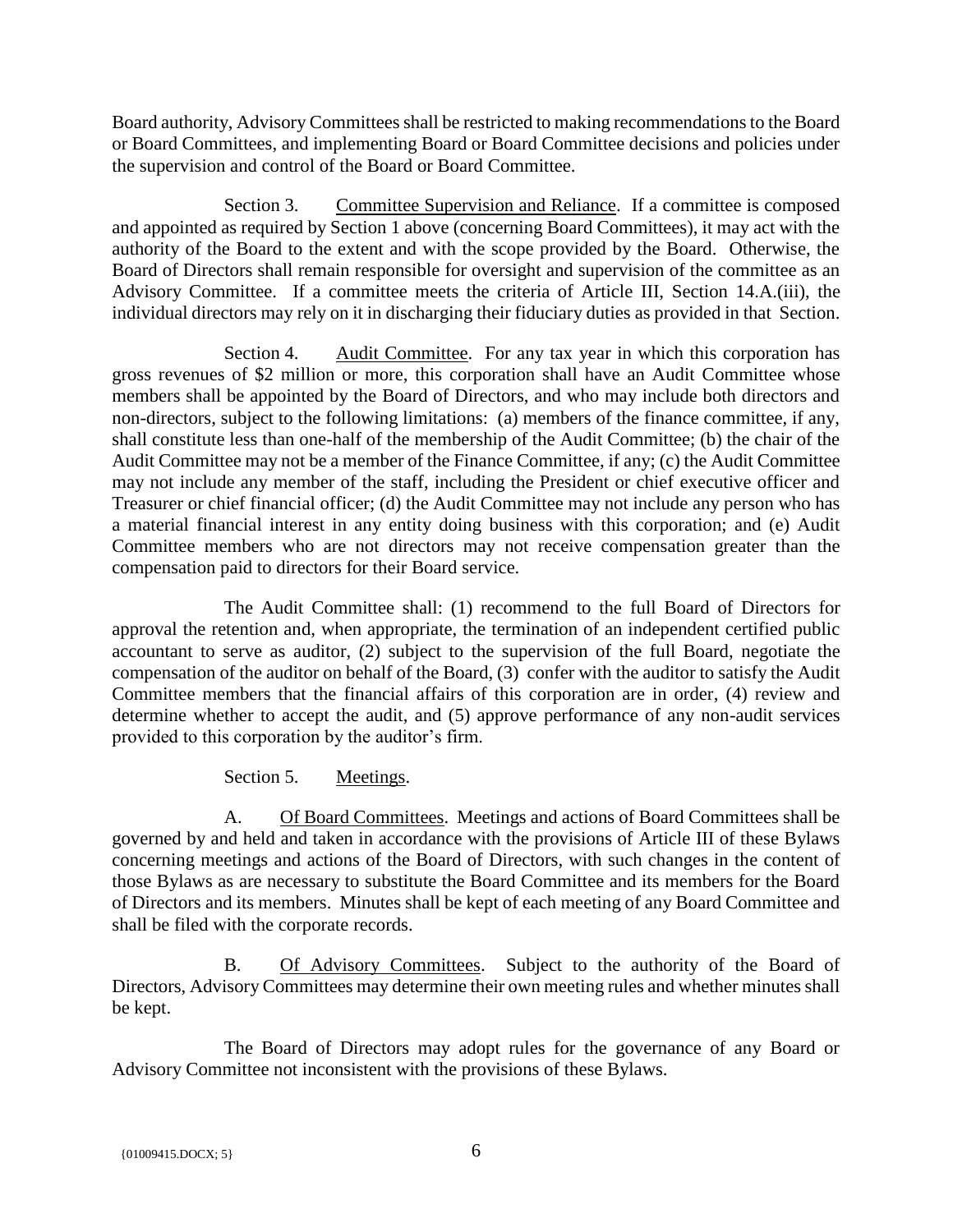#### **ARTICLE V OFFICERS**

Section 1. Officers. The officers of this corporation shall be a Chair of the Board, a Vice Chair of the Board, a Secretary, and a Treasurer. This corporation may also have, at the discretion of the Board of Directors, such other officers as may be appointed by the Board of Directors. Any number of offices may be held by the same person, except that the Secretary, the Treasurer, or the Chief Financial Officer, if any, may not serve concurrently as the Chair of the Board, if any. The Chair of the Board shall be elected from among the directors of this corporation.

Section 2. Election. Except for the initial officers appointed by the incorporator, the officers of this corporation shall be elected annually by the Board of Directors, and each shall serve at the pleasure of the Board, subject to the rights, if any, of an officer under any contract of employment.

Section 3. Removal. Subject to the rights, if any, of an officer under any contract of employment, any officer may be removed, with or without cause, by the Board of Directors or by an officer on whom such power of removal may be conferred by the Board of Directors.

Section 4. Resignation. Any officer may resign at any time by giving written notice to this corporation. Any resignation shall take effect on receipt of that notice by any other officer than the person resigning or at any later time specified by that notice and, unless otherwise specified in that notice, the acceptance of the resignation shall not be necessary to make it effective. Any resignation is without prejudice to the rights, if any, of this corporation under any contract to which the officer is a party.

Section 5. Vacancies. A vacancy in any office for any reason shall be filled in the same manner as these Bylaws provide for election to that office.

Section 6. Chair of the Board. The Chair of the Board shall preside at all meetings of the Board of Directors and shall have such other powers and duties as may be prescribed by the Board or these Bylaws.

Section 7. Vice Chair. The Vice Chair shall, in the absence of the Chair, carry out the duties of the Chair and shall have such other powers and duties as may be prescribed by the Board or these Bylaws.

Section 8. Secretary. The Secretary shall supervise the keeping of a full and complete record of the proceedings of the Board of Directors and its committees, shall supervise the giving of such notices as may be proper or necessary, shall supervise the keeping of the minute books of this corporation, and shall have such other powers and duties as may be prescribed by the Board or these Bylaws.

Section 9. Treasurer. The Treasurer, working with the Chief Financial Officer, shall supervise the charge and custody of all funds of this corporation, the deposit of such funds in the manner prescribed by the Board of Directors, and the keeping and maintaining of adequate and correct accounts of this corporation's properties and business transactions, shall render reports and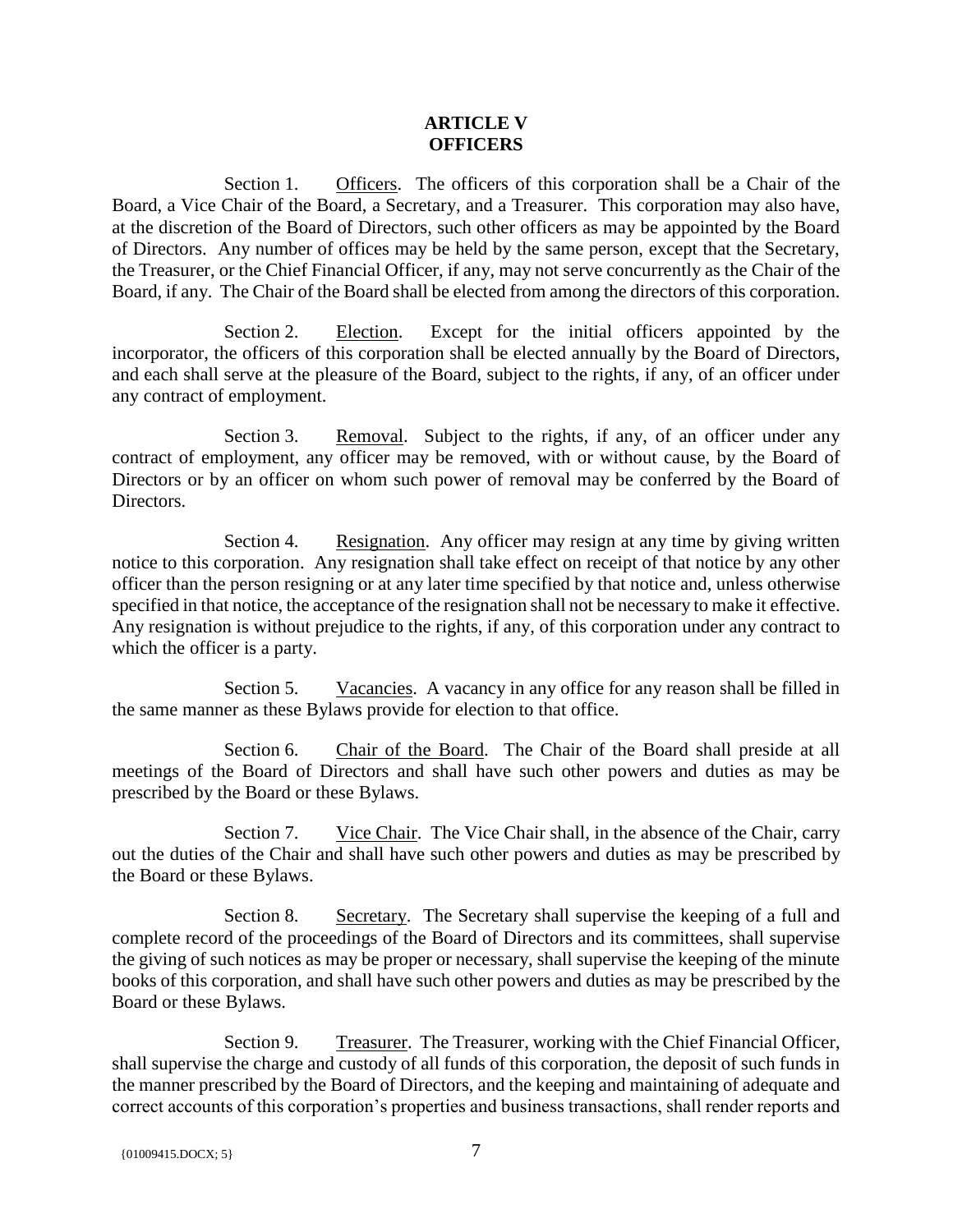accountings as required, and shall have such other powers and duties as may be prescribed by the Board or these Bylaws.

Section 10. Executive Director. The Executive Director shall be the chief executive officer of this corporation, responsible for the general management of this corporation's affairs and the most senior member of its staff, reporting directly to the Board of Directors. The Executive Director shall have such other powers and duties as may be prescribed by the Board or these Bylaws.

Section 11. Chief Financial Officer. The Chief Financial Officer shall be the most senior member of this corporation's staff responsible for the management of its financial affairs, and shall report to the Executive Director. The Chief Financial Officer shall not serve as a director of this corporation, whether by virtue of holding that corporate officer position or otherwise. The Chief Financial Officer, working with the Treasurer, shall supervise the charge and custody of all funds of this corporation, the deposit of such funds in the manner prescribed by the Board of Directors, and the keeping and maintaining of adequate and correct accounts of this corporation's properties and business transactions, shall render reports and accountings as required, and shall have such other powers and duties as may be prescribed by the Board or these Bylaws.

#### **ARTICLE VI CERTAIN TRANSACTIONS**

Section 1. Loans. Except as permitted by Section 5236 of the California Nonprofit Public Benefit Corporation Law, this corporation shall not make any loan of money or property to, or guarantee the obligation of, any director or officer; provided, however, that this corporation may advance money to a director or officer of this corporation or any subsidiary for expenses reasonably anticipated to be incurred in performance of the duties of such director or officer so long as such individual would be entitled to be reimbursed for such expenses absent that advance.

Section 2. Self-Dealing Transactions. Except as provided in Section 3 below, the Board of Directors shall not approve, or permit this corporation to engage in, any self-dealing transaction. A self-dealing transaction is a transaction to which this corporation is a party and in which one or more of its directors has a material financial interest, unless the transaction comes within California Nonprofit Public Benefit Corporation Law Section 5233(b).

Section 3. Approval. This corporation may engage in a self-dealing transaction if the transaction is approved by a court or by the Attorney General. This corporation may also engage in a self-dealing transaction if the Board determines, before the transaction, that (a) this corporation is entering into the transaction for its own benefit; (b) the transaction is fair and reasonable to this corporation at the time; and (c) after reasonable investigation, the Board determines that it could not have obtained a more advantageous arrangement with reasonable effort under the circumstances. Such determinations must be made by the Board in good faith, with knowledge of the material facts concerning the transaction and the director's interest in the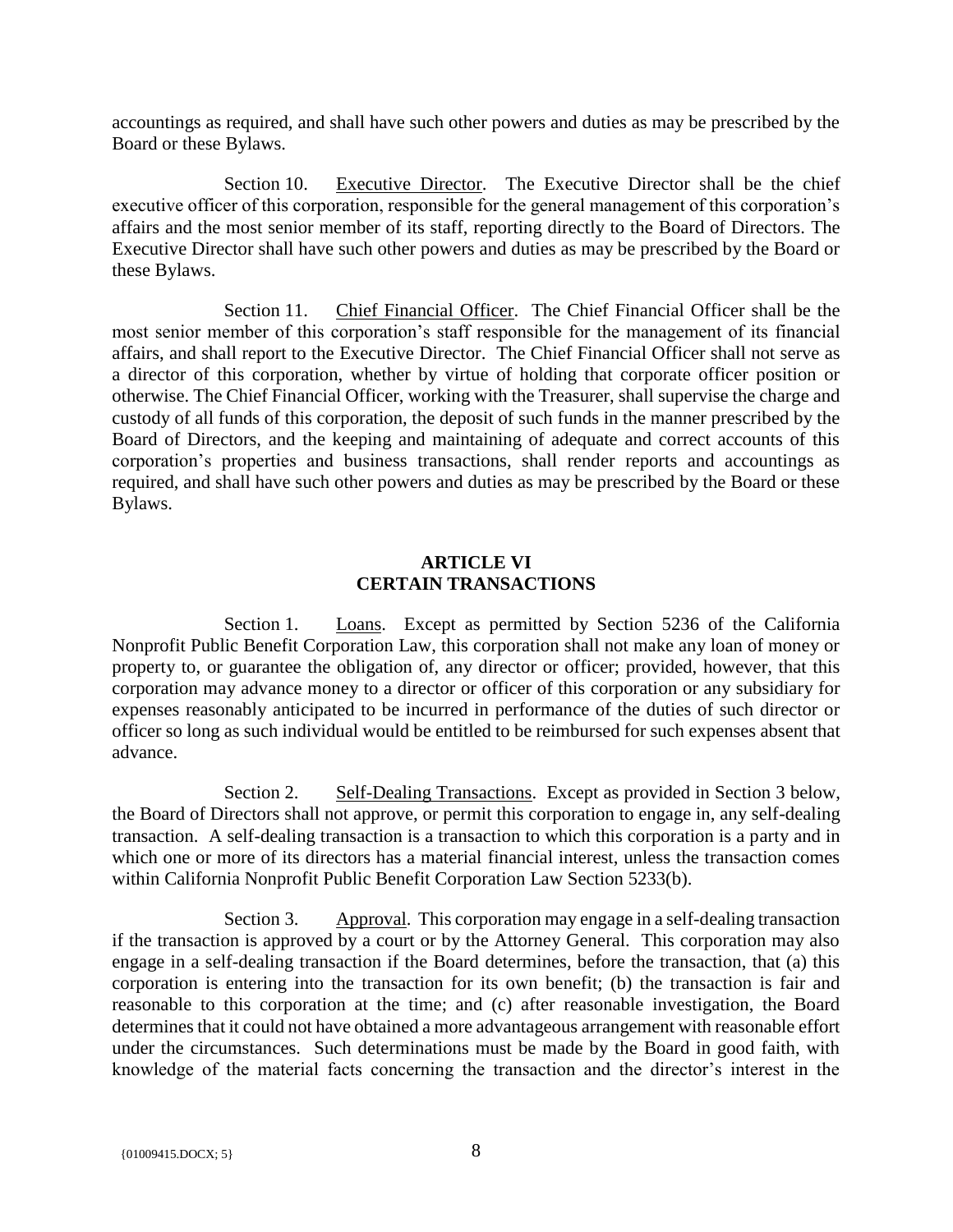transaction, and by a vote of a majority of the directors then in office, without counting the vote of the interested director or directors.

Where it is not reasonably practicable to obtain approval of the Board before entering into a self-dealing transaction, a Board Committee may approve such transaction in a manner consistent with the requirements above; provided that, at its next meeting, the full Board determines in good faith that the Board Committee's approval of the transaction was consistent with the requirements above and that it was not reasonably practical to obtain advance approval by the full Board, and ratifies the transaction by a majority of the directors then in office without the vote of any interested director.

### **ARTICLE VII INDEMNIFICATION AND INSURANCE**

Section 1. Right of Indemnity. To the fullest extent allowed by Section 5238 of the California Nonprofit Public Benefit Corporation Law, this corporation shall indemnify its agents, in connection with any proceeding, and in accordance with Section 5238. For purposes of this Article, "agent" shall have the same meaning as in Section 5238(a), including directors, officers, employees, other agents, and persons formerly occupying such positions; "proceeding" shall have the same meaning as in Section 5238(a), including any threatened action or investigation under Section 5233 or brought by the Attorney General; and "expenses" shall have the same meaning as in Section 5238(a), including reasonable attorneys' fees.

Section 2. Approval of Indemnity. On written request to the Board of Directors in each specific case by any agent seeking indemnification, to the extent that the agent has been successful on the merits, the Board shall promptly authorize indemnification in accordance with Section 5238(d). Otherwise, the Board shall promptly determine, by a majority vote of a quorum consisting of directors who are not parties to the proceeding, whether, in the specific case, the agent has met the applicable standard of conduct stated in Section 5238(b) or Section 5238(c), and, if so, shall authorize indemnification to the extent permitted thereby.

Section 3. Advancing Expenses. The Board of Directors may authorize the advance of expenses incurred by or on behalf of an agent of this corporation in defending any proceeding prior to final disposition, if the Board finds that:

and

(a) the requested advances are reasonable in amount under the circumstances;

(b) before any advance is made, the agent will submit a written undertaking satisfactory to the Board to repay the advance unless it is ultimately determined that the agent is entitled to indemnification for the expenses under this Article.

The Board shall determine whether the undertaking must be secured, and whether interest shall accrue on the obligation created thereby.

Section 4. Insurance. The Board of Directors may adopt a resolution authorizing the purchase of insurance on behalf of any agent against any liability asserted against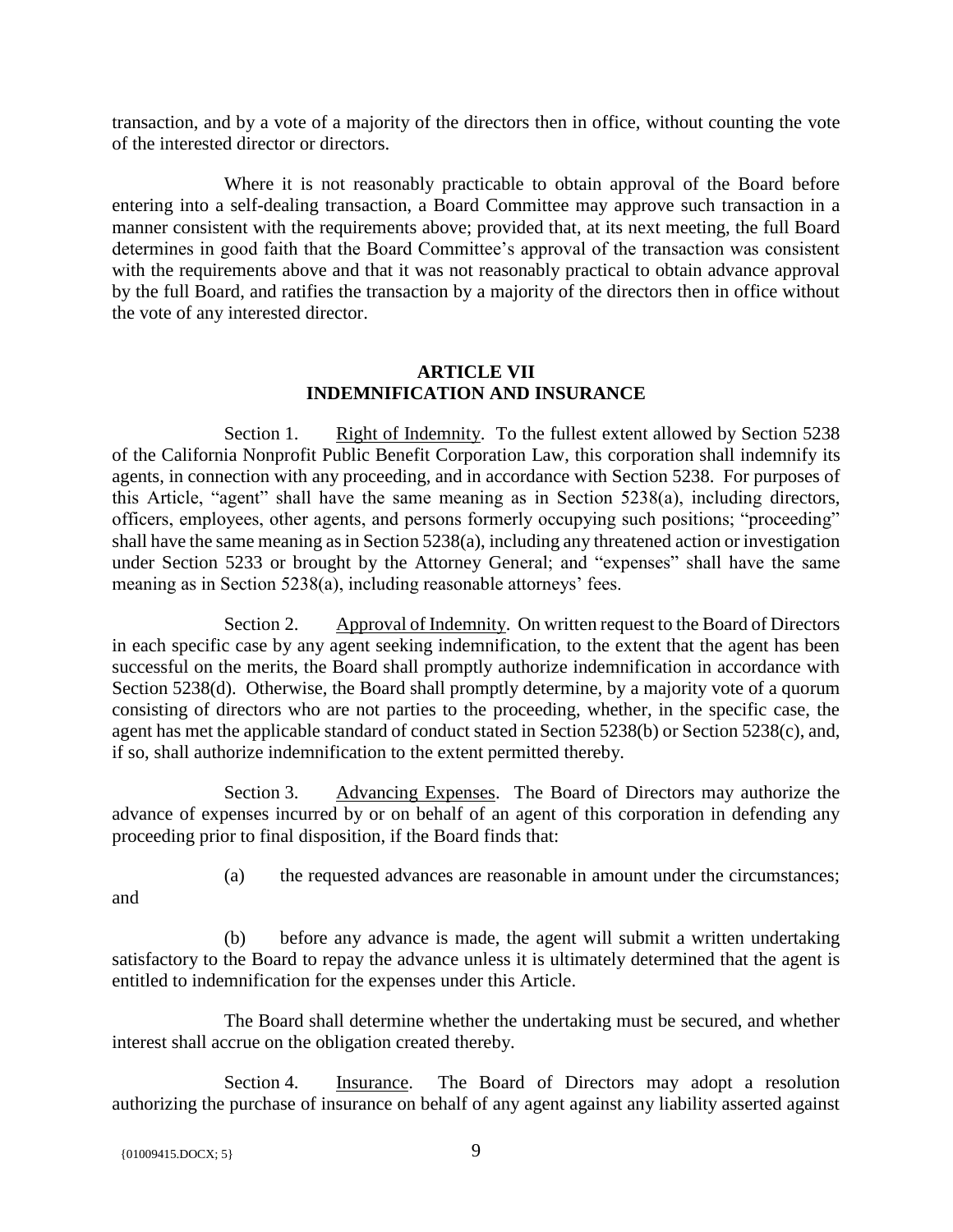or incurred by the agent in such capacity or arising out of the agent's status as such, and such insurance may provide for coverage against liabilities beyond this corporation's power to indemnify the agent under law.

### **ARTICLE VIII GRANTS ADMINISTRATION**

Section 1. Purpose of Grants. This corporation shall have the power to make grants and contributions and to render other financial assistance for the purposes expressed in this corporation's Articles of Incorporation.

Section 2. Board of Directors Oversight. The Board of Directors shall exercise itself, or delegate, subject to its supervision, control over grants, contributions, and other financial assistance provided by this corporation. The Board shall approve a process for reviewing and approving or declining all requests for funds made to this corporation, which shall require such requests to specify the use to which the funds will be put, and include a mechanism for regular Board review of all grants made. The Board shall similarly approve a process for authorizing payment of duly approved grants to the approved grantee.

Section 3. Refusal; Withdrawal. The Board of Directors, in its absolute discretion, shall have the right to refuse to make any grants or contributions, or to render other financial assistance, for any or all of the purposes for which the funds are requested. In addition, the Board, in its absolute discretion, shall have the right to withdraw its approval of any grant at any time and use the funds for other purposes within the scope of the purposes expressed in this corporation's Articles of Incorporation, subject to any rights of third parties under any contract relating to such grant.

Section 4. Accounting. The Board of Directors shall determine under what circumstances to require that grantees furnish a periodic accounting to show that the funds granted by this corporation were expended for the purposes that were approved by the Board.

Section 5. Restrictions on Contributions. Unless otherwise determined by resolution of the Board of Directors in particular cases, this corporation shall retain complete control and discretion over the use of all contributions it receives, subject only to any charitable trust restrictions that apply to such contributions, and all contributions received by this corporation from solicitations for specific grants shall be regarded as for the use of this corporation and not for any particular organization or individual mentioned in the solicitation.

### **ARTICLE IX MISCELLANEOUS**

Section 1. Fiscal Year. The fiscal year of this corporation shall end each year on June 30.

Section 2. Contracts, Notes, and Checks. All contracts entered into on behalf of this corporation must be authorized by the Board of Directors or the person or persons on whom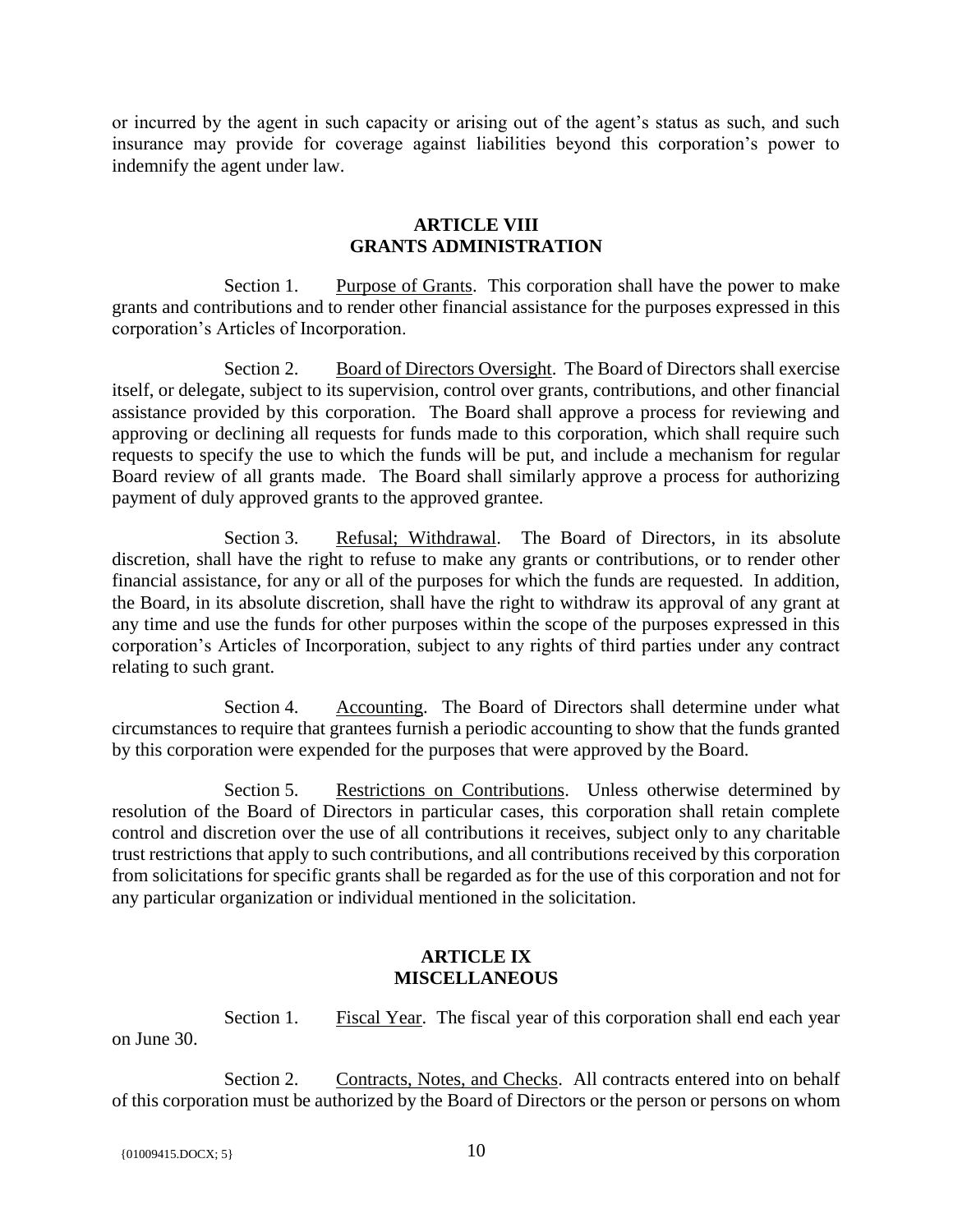such power may be conferred by the Board from time to time, and, except as otherwise provided by law, every check, draft, promissory note, money order, or other evidence of indebtedness of this corporation shall be signed by the person or persons on whom such power may be conferred by the Board from time to time.

Section 3. Annual Reports to Directors. The chief executive officer shall furnish an annual written report to all directors of this corporation containing the following information about this corporation's previous fiscal year:

(a) the assets and liabilities, including the trust funds of this corporation, as of the end of the fiscal year;

(b) the principal changes in assets and liabilities, including trust funds, during the fiscal year;

(c) the revenue or receipts of this corporation, both unrestricted and restricted to particular purposes, for the fiscal year;

(d) the expenses or disbursements of this corporation, for both general and restricted purposes, for the fiscal year; and

(e) any transaction during the previous fiscal year involving more than \$50,000 between this corporation (or its parent or subsidiaries, if any) and any of its directors or officers (or the directors or officers of its parent or subsidiaries, if any) or any holder of more than ten percent of the voting power of this corporation or its parent or subsidiaries, if any, or any of a number of such transactions in which the same person had a direct or indirect material financial interest, and which transactions in the aggregate involved more than \$50,000, as well as the amount and circumstances of any indemnifications or advances aggregating more than \$10,000 paid during the fiscal year to any director or officer of this corporation. For each transaction, the report must disclose the names of the interested persons involved in such transaction, stating such person's relationship to this corporation, the nature of such person's interest in the transaction and, where practicable, the value of such interest.

The foregoing report shall be accompanied by any report thereon of independent accountants or, if there is no such report, the certificate of an authorized officer of this corporation that such statements were prepared without an audit from the books and records of this corporation. The report and any accompanying material may be sent by electronic transmission in compliance with Article IX, Section 5, of these Bylaws.

Section 4. Required Financial Audits. This corporation shall obtain a financial audit for any tax year in which it receives or accrues gross revenue of \$2 million or more, excluding grant or contract income from any governmental entity for which the governmental entity requires an accounting. Whether or not they are required by law, any audited financial statements obtained by this corporation shall be made available for inspection by the Attorney General and the general public within nine months after the close of the fiscal year to which the statements relate, and shall remain available for three years (1) by making them available at this corporation's principal, regional, and district offices during regular business hours and (2) either by mailing a copy to any person who so requests in person or in writing or by posting them on this corporation's website.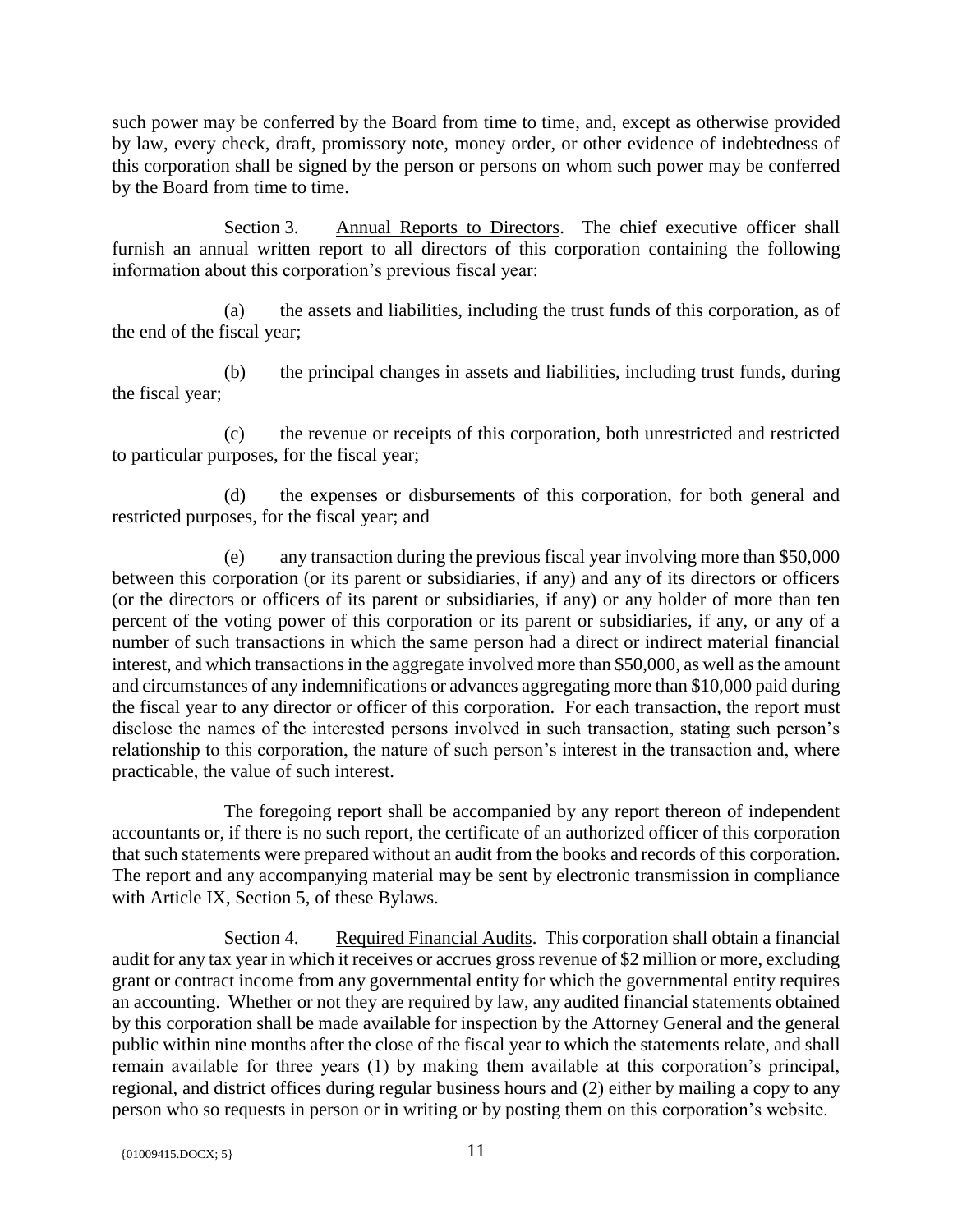Section 5. Electronic Transmissions. Unless otherwise provided in these Bylaws, and subject to any guidelines and procedures that the Board of Directors may adopt from time to time, the terms "written" and "in writing" as used in these Bylaws include any form of recorded message in the English language capable of comprehension by ordinary visual means, and may include electronic transmissions, such as facsimile or email, provided (i) for electronic transmissions from this corporation, this corporation has obtained an unrevoked written consent from the recipient to the use of such means of communication; (ii) for electronic transmissions to this corporation, this corporation has in effect reasonable measures to verify that the sender is the individual purporting to have sent such transmission; and (iii) the transmission creates a record that can be retained, retrieved, reviewed, and rendered into clearly legible tangible form.

Section 6. Amendments. Proposed amendments to these Bylaws shall be submitted in writing to the directors at least one week in advance of any Board meeting at which they will be considered for adoption. The vote of a majority of the directors then in office or the unanimous written consent of the Board of Directors shall be required to adopt a bylaw amendment.

Section 7. Governing Law. In all matters not specified in these Bylaws, or in the event these Bylaws shall not comply with applicable law, the California Nonprofit Public Benefit Corporation Law as then in effect shall apply.